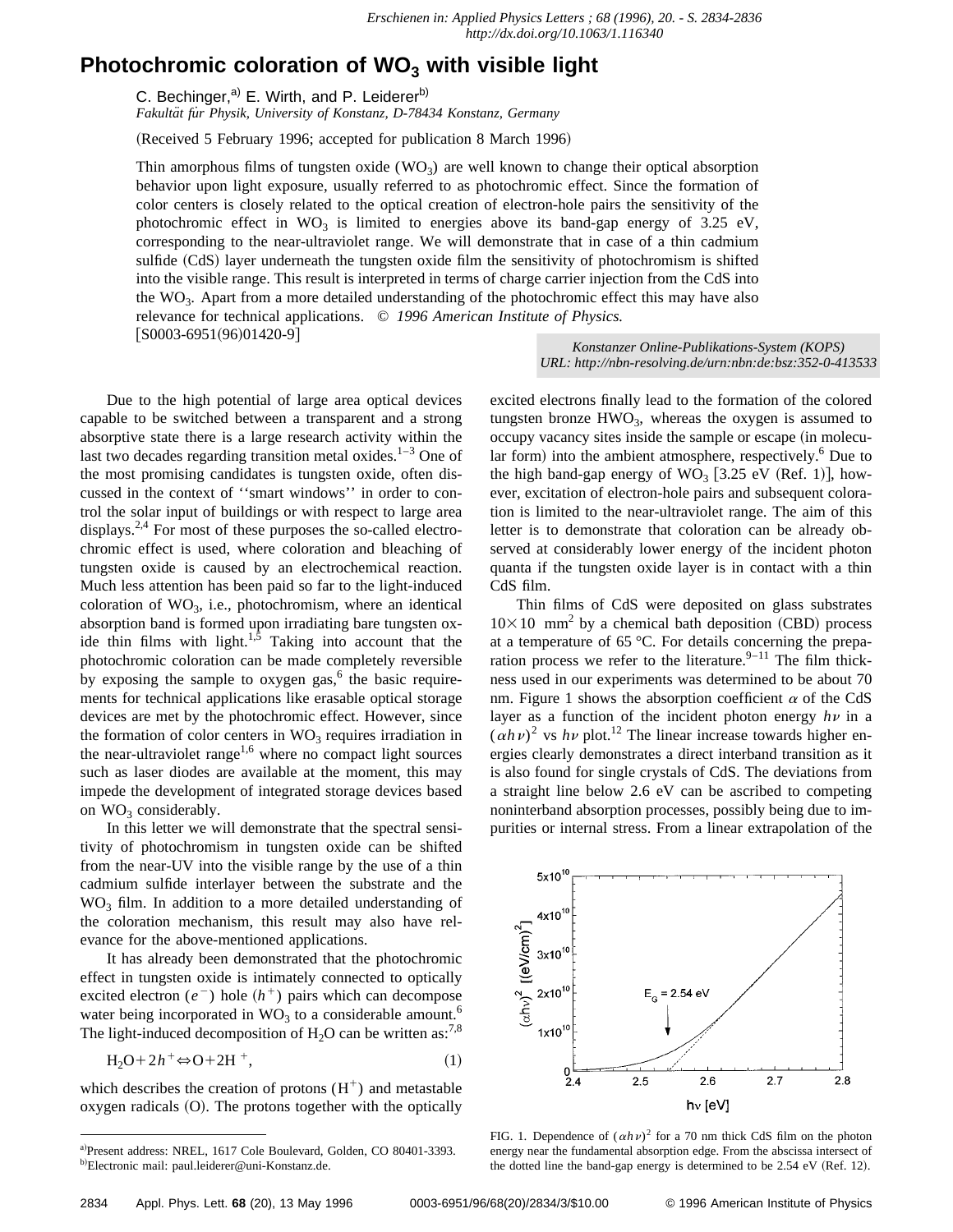

FIG. 2. Coloration rate  $\eta$  as a function of the light exposure wavelength for a bare  $WO_3$  film (open symbols) and a  $CdS-WO_3$  bilayer (closed symbols).

increase at higher energies (dotted line)  $E_G$  can be determined from the abscissa intersect. We found a value of about 2.54 eV which is somewhat higher than the band-gap energy of CdS single crystals  $(2.42 \text{ eV})$ . This finding is in good agreement with the results of other authors using CBD prepared CdS films, and is usually ascribed to quantum size effects.<sup>13,14</sup> According to Nedeljkovic *et al.*<sup>15</sup> the shift of *EG* corresponds to a mean-crystallite diameter of 7 nm. After the preparation of the CdS layers they were covered with a 200 nm thick tungsten oxide film which was thermally evaporated at a pressure of  $10^{-5}$  mbar from WO<sub>3</sub> pellets. The  $WO_3$  films thus prepared were amorphous as probed by x-ray measurements.

The CdS-WO<sub>3</sub> bilayers were illuminated with light from a 150 W xenon high pressure lamp which had passed a monochromator, in order to study the spectral sensitivity of the device. The light intensities the samples were exposed to were determined with a power meter and were on the order of several mW/cm<sup>2</sup>. The optical absorption was probed by the transmissivity of an incoherent light beam at a wavelength of 668 nm. When CdS films not covered with tungsten oxide were irradiated with wavelengths between 600 and 400 nm no change of the transmissivity of the probe beam was detected. By contrast, distinct temporal changes in the absorptivity were observed for the CdS-WO<sub>3</sub> bilayer as described in the following. We assign this effect to the coloration, i.e., photochromism, of  $WO_3$ .

Since for short illumination times the coloration is found to increase linearly with time *t*, the slope of the obtained curves can be used to determine the coloration orate  $\Delta \alpha / \Delta t$ . The closed squares in Fig. 2 show the coloration rate  $\eta$ which has been normalized to the incident light intensity as a function of the incident wavelength  $\lambda$  for the CdS-WO<sub>3</sub> bilayer. For wavelengths above 525 nm, no photochromic effect could be detected; however, there is a strong increase of the coloration rate towards shorter wavelengths, whose onset roughly corresponds to the band-gap energy of CdS determined from Fig. 1. We will discuss this point in detail below.

The corresponding data for a bare tungsten oxide film are also plotted in Fig. 2 (open squares). As already mentioned, photochromism sets in only for wavelengths  $\lambda$ <380 nm, i.e., in the ultraviolet range.<sup>6</sup> Obviously the spectral sen-



FIG. 3. Dependence of  $(\eta h \nu)^2$  of a CdS–WO<sub>3</sub> bilayer on the light exposure energy. The similarity of this graph with Fig. 1 suggests a direct proportionality between  $\eta$  and  $\alpha$ .

sitivity of photochromism of tungsten oxide in a  $CdS-WO<sub>3</sub>$ bilayer is shifted by more than 150 nm, compared to a bare tungsten oxide layer, well into the visible range. The maximum change of the absorptivity of the bilayer when exposed to a wavelength of 450 nm was determined to be on the order of 10%. This value roughly corresponds to what one finds for bare tungsten oxide thin films of comparable thickness after being exposed to ultraviolet light.

It has already been pointed out that the photochromic coloration of tungsten oxide is initiated by the optical excitation of electron-hole pairs. Consequently, one would expect the same spectral dependence of both the rate of coloration  $\eta$  and that of the electron-hole pair creation  $\gamma$ , the later being proportional to the absorption coefficient  $\alpha$ . Near the band gap  $\alpha$  to good approximation follows a relation:<sup>16</sup>

$$
(\alpha h \nu)^{2/n} \propto (h \nu - E_G),\tag{2}
$$

where the exponent *n* depends on whether the transition is direct  $(n=1)$  or indirect  $(n=4)$ . Indeed, in case of a single WO<sub>3</sub> thin film, where the above equation holds for  $n=4$ ,<sup>17</sup> the proportionality between  $\eta$  and  $\alpha$  has already been demonstrated to be fulfilled.<sup>6</sup>

In the case of the CdS-WO<sub>3</sub> double layer, however, we assume the spectral sensitivity of photochromism in tungsten oxide to be dominated by the optical properties of the CdS layer. To study the relation between  $\eta$  and  $\alpha$  in this case, we have plotted the coloration rate for the double layer taken from Fig. 2 according to the equation above with  $n=1$  (see Fig. 3). Both the linear increase towards higher energies as well as the value for the band-gap energy obtained from a linear fit is very similar to Fig. 1 and thus shows that the coloration rate of the investigated tungsten oxide film is proportional to the absorption coefficient of the CdS layer underneath. This result is in good agreement with the current model for the photochromic effect of  $WO_3$  where it is assumed that the formation of electron-hole pairs in tungsten oxide lead to a change of coloration. Apparently the CdS layer provides charge carriers to the adjacent photochromic material.

In order to understand the charge transfer processes in the vicinity of the  $WO_3$ -CdS interface it is helpful to consider the band bending of such a heterojunction. Due to the